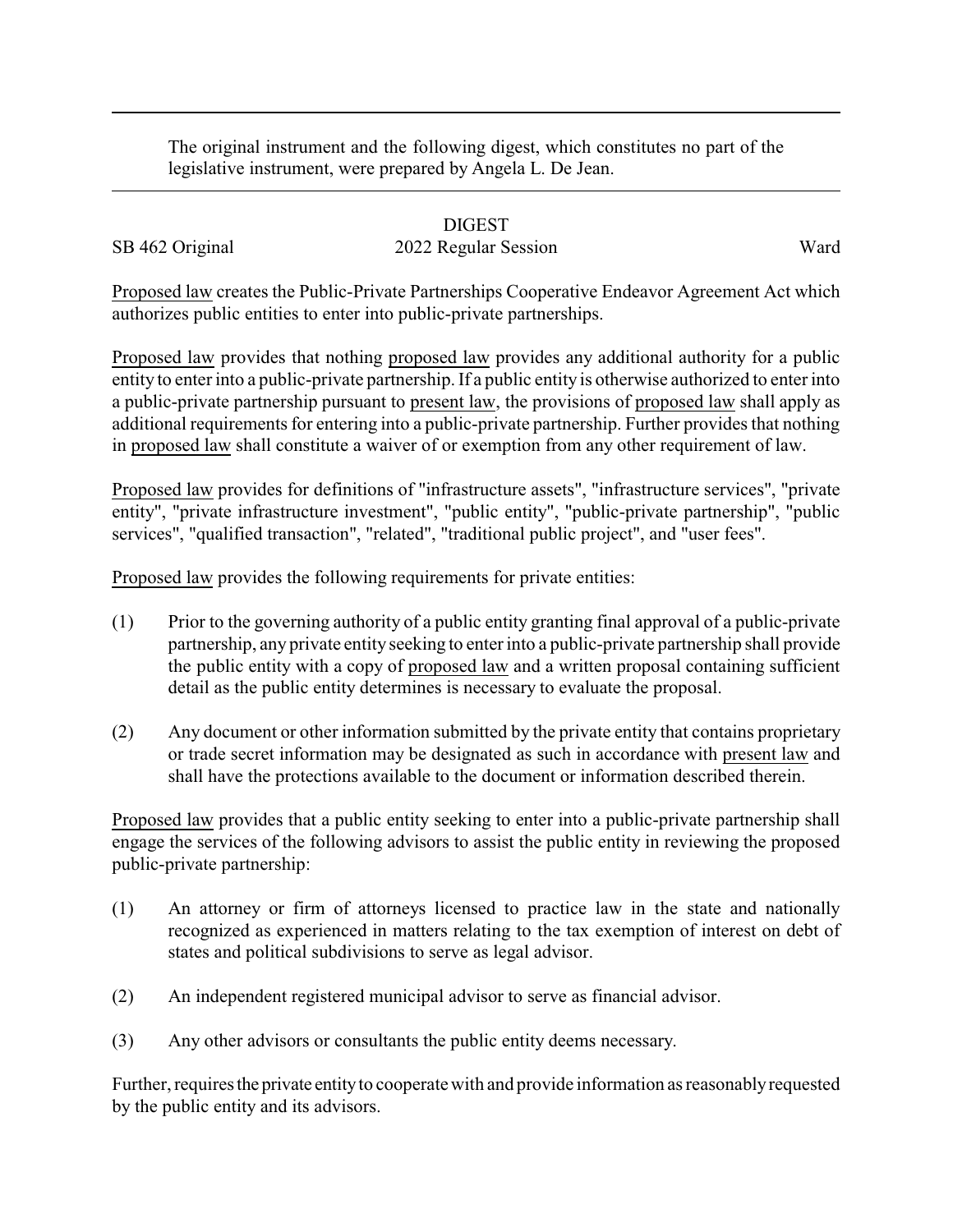Proposed law provides that the advisors, each acting alone or in coordination with each other, shall provide analysis of the proposed public-private partnership including but not limited to:

- (1) The effect of the public-private partnership on the public entity's outstanding debt, associated debt covenants, and the federal tax treatment of such debt, and on the public entity's legal and financial capacity to incur debt in the future.
- (2) An analysis of the public-private partnership's advantages, disadvantages, benefits, costs, risks, and mitigants, including both financial and nonfinancial factors.
- (3) A financial analysis of the private entity's proposed financing plan and a calculation of projected user fees and cost of capital.
- (4) A description of potential traditional public projects which are available to the public entity as alternatives to the public-private partnership, and a detailed comparison of such alternatives.

Requires the advisors to deliver a written report or separate reports of their analysis to the public entity within 30 days following receipt of all information from the private entity which the advisors deem reasonably necessary to complete their analysis, or within such other timeframe as agreed to by the advisors and the public entity. Further requires the advisors' report to be distributed to the members of the public entity's governing body.

Proposed law provides that the public entity may charge a reasonable application fee to a private entity in order to cover some or all of the public entity's cost of evaluating a proposed public-private partnership.

Proposed law provides for a public hearing to make a determination if the proposed public-private partnership is in the public interest, and thereafter the governing body may approve the publicprivate partnership by adoption of a resolution or ordinance authorizing the execution of the publicprivate partnership agreements.

Proposed law provides that for 30 calendar days following the public hearing, any person in interest may contest the legality of the public-private partnership, or any provision of the agreements related thereto, for any cause. After that time, no person shall have a cause or right of action to contest the regularity, formality, or legality of the public-private partnership, any provision of the agreements related thereto, or the compliance with the public entity of any procedural requirements of proposed law. Further provides that thereafter, an irrebuttable presumption is created that every legal requirement for the confection of the public-private partnership and the execution of the agreements relating thereto has been complied with. Provides that no court shall have authority to inquire into any of these matters after the 30 days.

Proposed law provides that in each fiscal year in which a public entity is party to public-private partnership, the public entity shall include in the notes to its comprehensive annual financial report a brief summary of the public-private partnership including a description of the general terms of the